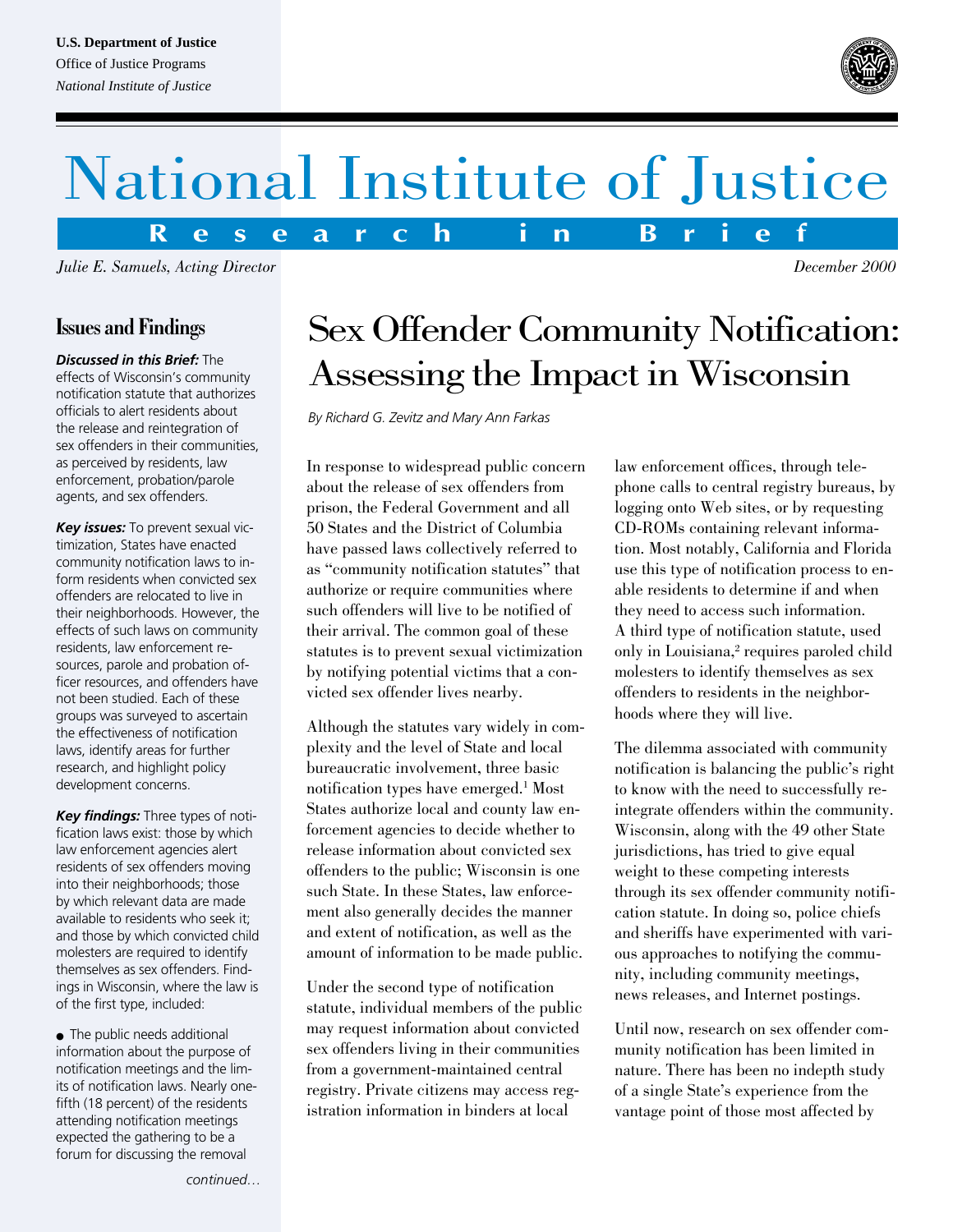#### **Issues and Findings**

*…continued*

or prevention of the offender from living in the neighborhood.

- A nearly equal percentage of notification meeting attendees left the meetings feeling more concerned about the sex offender as those who felt less concerned about the offender. The most frequently heard concerns at meetings were the attendees' fear of being victimized by the offender, the offender's past, and identifying who placed the offender in a particular neighborhood.
- Law enforcement agencies experienced few problems carrying out tasks prescribed by the notification law. The cost of labor resources necessary for notification, however, was an issue. Many agencies benefited from cooperatively planning meetings with other agencies (e.g., county law enforcement and probation and parole agencies).
- Notification laws increased the workload of probation and parole officers who monitor sex offenders, especially for high-profile Special Bulletin Notification (SBN) cases that require more intensive supervision. Agents averaged at least five SBN cases; the total average sex offender caseload was 25 cases.
- Housing resources for sex offenders released to notification areas were scarce, especially in the case of offenders subject to expanded notification.
- Further research is necessary to ascertain the effects of notification laws on recidivism. Some offenders said the pressure placed on them by the public and the media could drive many of them back to prison.

*Target audience:* Law enforcement, probation and parole officers, and researchers.

the notification process. This NIJ-funded research sought to fill that gap by studying the impact of community notification on residents, law enforcement agencies, probation and parole agents, and the sex offenders themselves.

The case study reported here focuses on Wisconsin and includes information from:

- Surveys of 704 neighborhood residents at 22 community notification meetings held throughout the State and direct observations of notification meetings. The survey covered these meetings, which were held in large cities, suburban districts, rural townships, and small villages.
- A statewide survey of 312 police and sheriffs' agencies—which yielded usable data from 188 of them—combined with field observations of law enforcement agencies around the State. The survey included all 72 sheriffs' departments in the State and a systematic sample made up of 240 of the police agencies in the State.
- A statewide survey of 128 probation and parole agents and supervisors from units with sex offender caseloads which yielded a sample of 77—combined with field observations at the unit and regional levels. The survey included both sex offender specialists and nonspecialists, or "comprehensive" personnel, who had a substantial number of sex offenders in their caseloads.
- Face-to-face interviews with 30 convicted sex offenders (from a total population of 44), residing throughout the State, who were the subjects of community notification and/or news media exposure.

Results of the study indicate that, in general, community notification was used the way legislative policymakers intended it

to be used, namely to further community protection. However, the decision to notify and involve the public in an informal network of neighborhood surveillance comes at the cost of increased community anxiety, impeded offender reintegration, and drained agency resources. This Research in Brief summarizes the study's key findings and examines several policy implications drawn from observation of community notification from the abovementioned perspectives.

## **Survey results of notification meetings**

From January 1998 through mid-September 1998, researchers studied 22 community notification meetings in 16 locations throughout Wisconsin, ranging from large cities to suburban districts to small villages; every region of the State was represented. Because the survey targeted those community members who attended a notification meeting, a convenience sample of meeting attendees was obtained. Approximately 800 attendees were handed survey questionnaires, and 704 attendees completed and returned these instruments upon leaving the meetings. Most meetings were held in the early evening at school auditoriums, and attendance (not including official presenters) ranged from 6 persons at one meeting to 108 at another. The purpose of the study and instructions for completion of the questionnaire were explained at all meetings where the survey was distributed. The voluntary nature of participation and the anonymity of responses were emphasized.

The survey found that 27 percent (188) of attendee respondents were alerted to the meeting through the news media (exhibit 1). Fifty-nine percent (412) perceived that the purpose of the meeting was to inform the community about a specific offender slated for release into the community. Twenty-nine percent (201) believed the

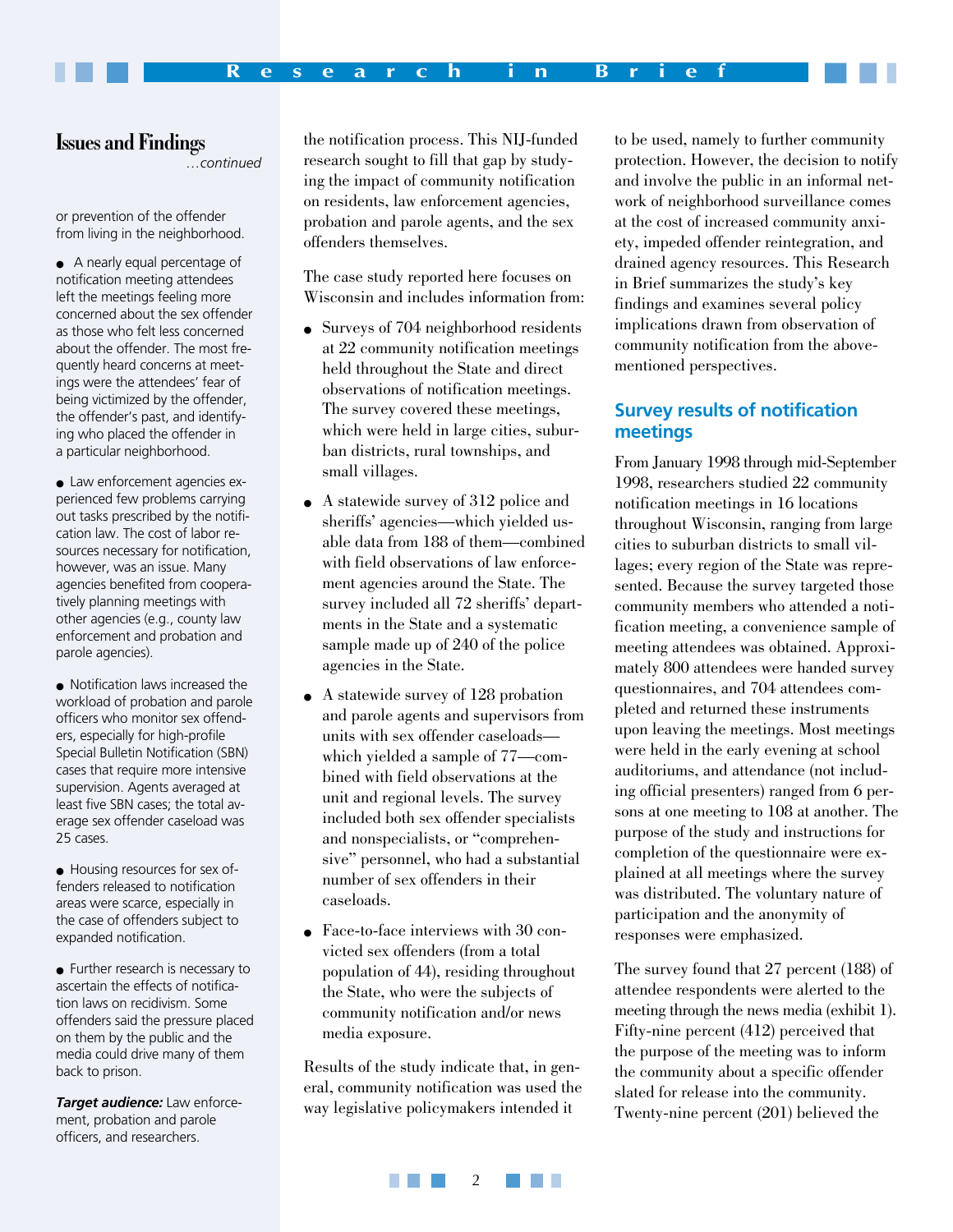meeting's purpose was to "soften the reaction to placing a sex offender in the community."3

There was more consensus among respondents about the expected outcome of the notification meetings than about their perceived purpose. In a question permitting more than one response, 80 percent (560) of respondents expected to "acquire as much information as possible to safeguard against the potential threat posed by the offender." Eighteen percent (130) expected to remove or prevent the offender from residing in their neighborhood. Only five percent (38) of respondents expected "to place the blame on whoever was responsible for placing the offender in the neighborhood." Significantly, the foremost expectation—to gather useful information—appears to have been met. Fifty-six percent of attendee respondents rated information from the meeting as very helpful, and an additional 36 percent felt it was moderately helpful. Only 5 percent found little or no value in the meeting they attended.

The generally favorable reaction to the informational content of community notification meetings found no parallel in how meeting respondents felt about sex offenders living nearby. Residents who attended a notification meeting were asked about their level of concern about the sex offender in question in their community. Following the meeting, 38 percent of survey respondents were more concerned, the level of concern felt by 27 percent was unchanged, and 35 percent of respondents were less concerned than before.

Whether attendees felt a heightened level of concern following a community notification meeting appears to be closely related to how realistic their expectations were for the outcome of the meeting. Those attendees who came expecting to lay blame on the party or parties who placed the offender in their neighborhood or who wanted to remove or prevent the placement were frequently disappointed. Understandably, these individuals, who cumulatively amounted to nearly

3

an an

**TELE** 

one in four respondents, made up the group with the greatest percentage of respondents who were "more concerned than before" about the offenders. Allowing for overlapping responses, of those attendees who came expecting to place blame on public officials or to prevent or remove the resident sex offender, approximately 67 percent left feeling "more concerned than before."

Although respondents were generally satisfied with the amount of information presented at the meetings they attended, ample amounts of information appeared to have no effect on their anxiety levels (exhibit 2). This finding was especially true with regard to information about specific sex-offender residents and the limited options provided by law to communities. For example, 71 percent of respondents judged the amount of information presented about the community's lawful options as adequate, but only 35 percent of respondents left the meetings feeling less concerned than before. Thus, meeting attendees appear to have perceived that the law and its agents—police and parole officials provide few, if any, legal alternatives for dealing with sex offenders placed in their communities. In one sense, the most significant finding of the notification meetings survey may be the inverse relationship between the factors that make notification meetings successful (i.e., providing ample amounts of helpful information) and the high anxiety levels among those in attendance. Many attendees emerged from such meetings better informed but still feeling anxious and frustrated; however, such feelings now were focused on the sex offender.

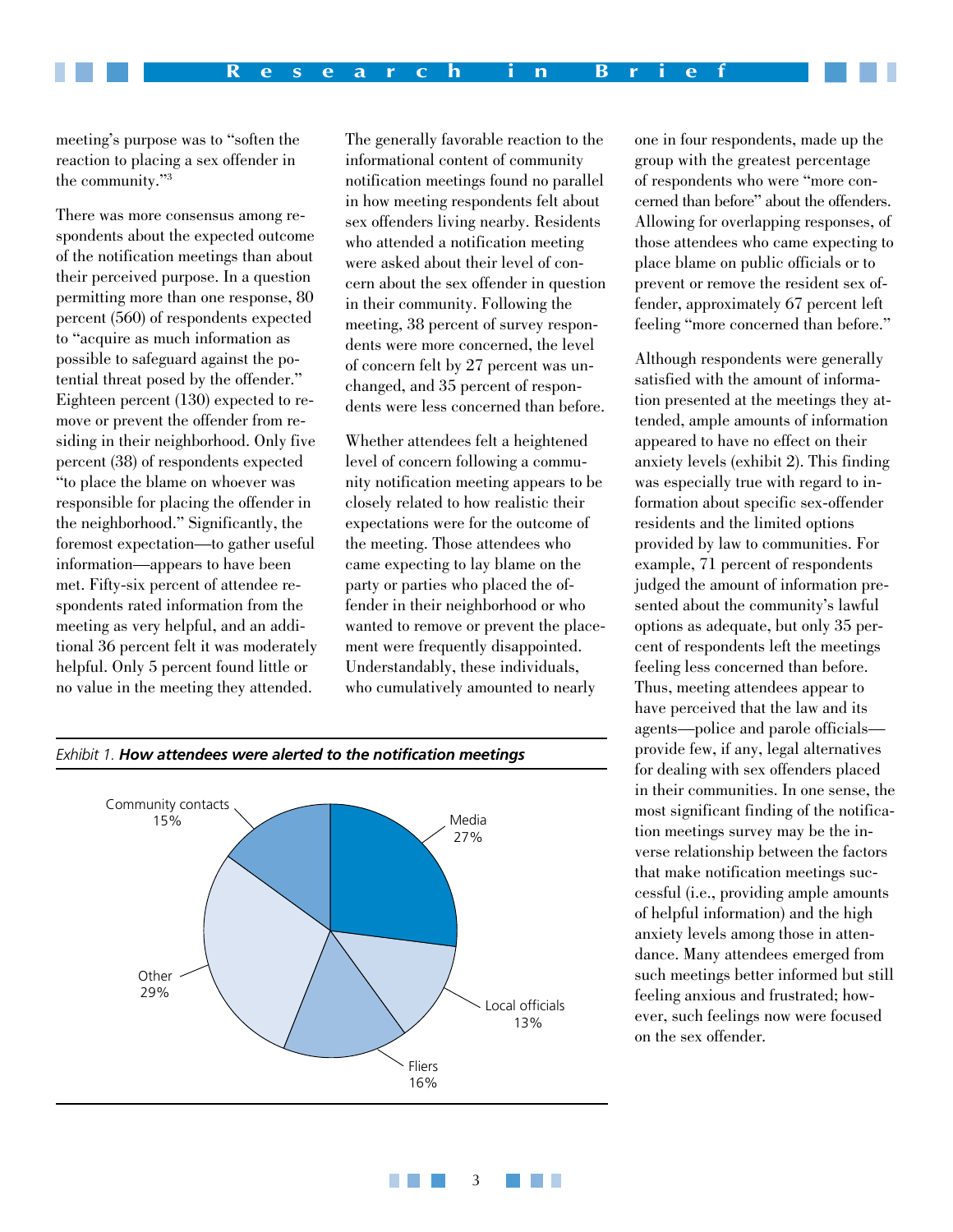

#### *Exhibit 2. How attendees rated the amount of information provided, by level of concern*

# **Implications of the notification meetings survey**

Survey results indicate a need to educate the public about the realities of what community notification laws can and cannot be expected to accomplish. The public has the right to be adequately informed of the risks posed by sex offenders but also must understand that the notification law does not offer recourse for residents who seek to remove a sex offender from their neighborhood. Instead, law enforcement warns residents of the penalties for misusing notification information to inflict violence on sex offenders. Unless this message is clearly conveyed, community notification meetings risk becoming staging grounds for further punishment or harassment of offenders. For example, resource materials that explain the notification law's function and practical limits may be used to spell out the responsibilities of law enforcement and corrections to both the public and sex offenders

released from prisons and jails. Other educational brochures can provide useful information about how the public can guard against sexual victimization. If the public better understands the protective measures used by local authorities and the necessary public precautions, their anxiety and feelings of helplessness may be lessened.

#### **Law enforcement survey results**

A sample of 312 local and county law enforcement agencies was selected to receive a law enforcement-related survey; 188 completed and returned the questionnaires for a response rate of 60 percent. The responding agencies consisted of 142 police departments (59 percent of the police sample) and 46 sheriffs' departments (64 percent of sheriffs).<sup>4</sup> Of the responding agencies, 34 percent served populations of less than 10,000, and only 2 percent served populations of more than 150,000. More than half of the responding

sheriffs (57 percent) served counties with 39,000 or more inhabitants.

Each agency in the sample was mailed a standardized questionnaire with items designed to assess its attitudes toward the new law and its various provisions. The survey was also intended to identify the policies and practices agencies used when implementing the law's requirements. Several open-ended questions were included to explore specific problem areas or difficulties the agencies experienced in carrying out the notification responsibilities. Nonparticipant observation at two regional law enforcement training meetings on the law increased the validity of the survey by highlighting the relevant issues and concerns regarding community notification.

**Policy and practice.** For the most part, law enforcement agencies in the survey were prepared for the advent of sex offender community notification. The Wisconsin Department of Corrections (DOC), in conjunction with the Wisconsin Chiefs of Police and the Badger State Sheriffs Associations, developed "Sex Offender Registration and Community Notification: The Guidelines for Wisconsin Law Enforcement," which recommends a local or regional team approach to notifying the public about sex offenders. This approach involves collaboration among law enforcement, corrections, and other agencies to review, plan, and make decisions in carrying out the notification process.

Survey data indicated that 86 percent of responding law enforcement agencies were familiar with the Wisconsin guidelines; 66 percent reported that their written policies and procedures reflected these guidelines. Seventythree percent of agencies used inter-

 $\overline{\mathbf{A}}$ **TELE Contract**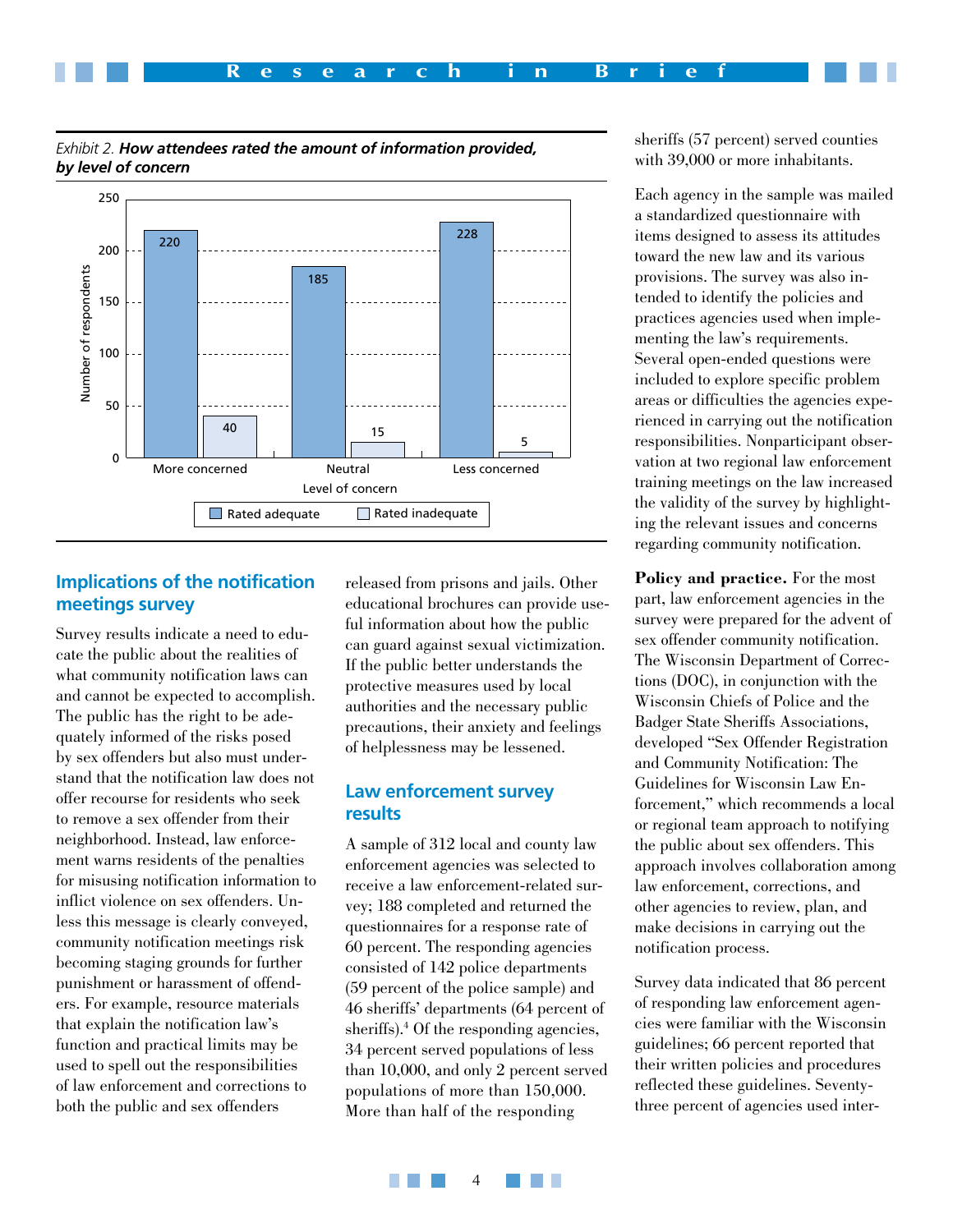agency notification teams in their decisions regarding sex offenders (exhibit 3), and 90 percent said corrections officials participated on these teams.

As further evidence of their role in this process, the guidelines recommend in the absence of statutory directives and when a case warrants notification consideration—that the teams use a three-tier notification system based on risk assessment. Level 1 cases limit notification to law enforcement agencies in a specific area. Level 2 uses targeted notification to schools, daycare providers, and so forth, and Level 3 entails expanded notification through community meetings, news media releases, and so forth. This three-level format for sex offender notification was employed by 82 percent of the Wisconsin law enforcement agencies in the sample.

Fourteen percent of responding agencies said they issued at least one Level 3 notification in the 1-year period after the notification law took effect. Of these, 54 percent of agencies held at least one Level 3-type community notification meeting during this

period. In general, the findings revealed that notification meetings were structured around informational presentations on specific topics. At the meetings, all law enforcement agencies reported providing information on the law as it related to sex offenders. More than half (55 percent) of responding agencies reported that public education about typical sex offender behavior and target-hardening precautions were also discussed. According to 92 percent of respondents with meeting experience, correctional representatives were copresenters at their community notification meetings.

Ninety-two percent of responding agencies with meeting experience identified the three most frequently voiced public concerns as fear of being victimized by the sex offender in question, the offender's criminal past and current conviction, and pinpointing responsibility for monitoring the offender in the community. Eighty-three percent of those agencies reported attendees' concern with finding out why a sex offender was placed in their neighborhood. How those common concerns were dealt with at community notification meetings varied by agency. Based

5

an an

п

on observations made at the meetings under study, attendee questions and concerns and the presenters' responses can be crucial to meeting outcomes. Unfortunately, the guidelines offer no assistance on how to conduct community notification meetings, and none of the respondents had developed written policies on this subject.

#### **Reported problems and difficul-**

**ties.** Most law enforcement agencies identified few, if any, problem areas in carrying out the requirements of the notification law. The one exception appears to be labor expenditures, which more than two-thirds of law enforcement respondents identified as a reason for concern. Many respondents considered the work required by community notification to be an unfunded mandate by the State. Fifty-eight percent of agencies said the law increased their workload, and more than onefourth complained the law created a strain on departmental resources. Roughly one-third of respondents indicated their agency encountered additional problems, such as media sensationalism (16 percent) and overreaction by the public (16 percent). Only 6 percent of agency respondents reported incidents of harassment toward sex offenders since the law took effect. Most of these incidents were deemed minor, involving insults and verbal taunts. Only one overt act of vigilantism was reported and that involved damage to an offender's vehicle. Of the agencies reporting harassment of a sex offender, 67 percent were uncertain whether the harassment resulted from the community being notified or whether another factor was involved.

Responding agencies that generally believed the additional work created by the new law to be balanced by its



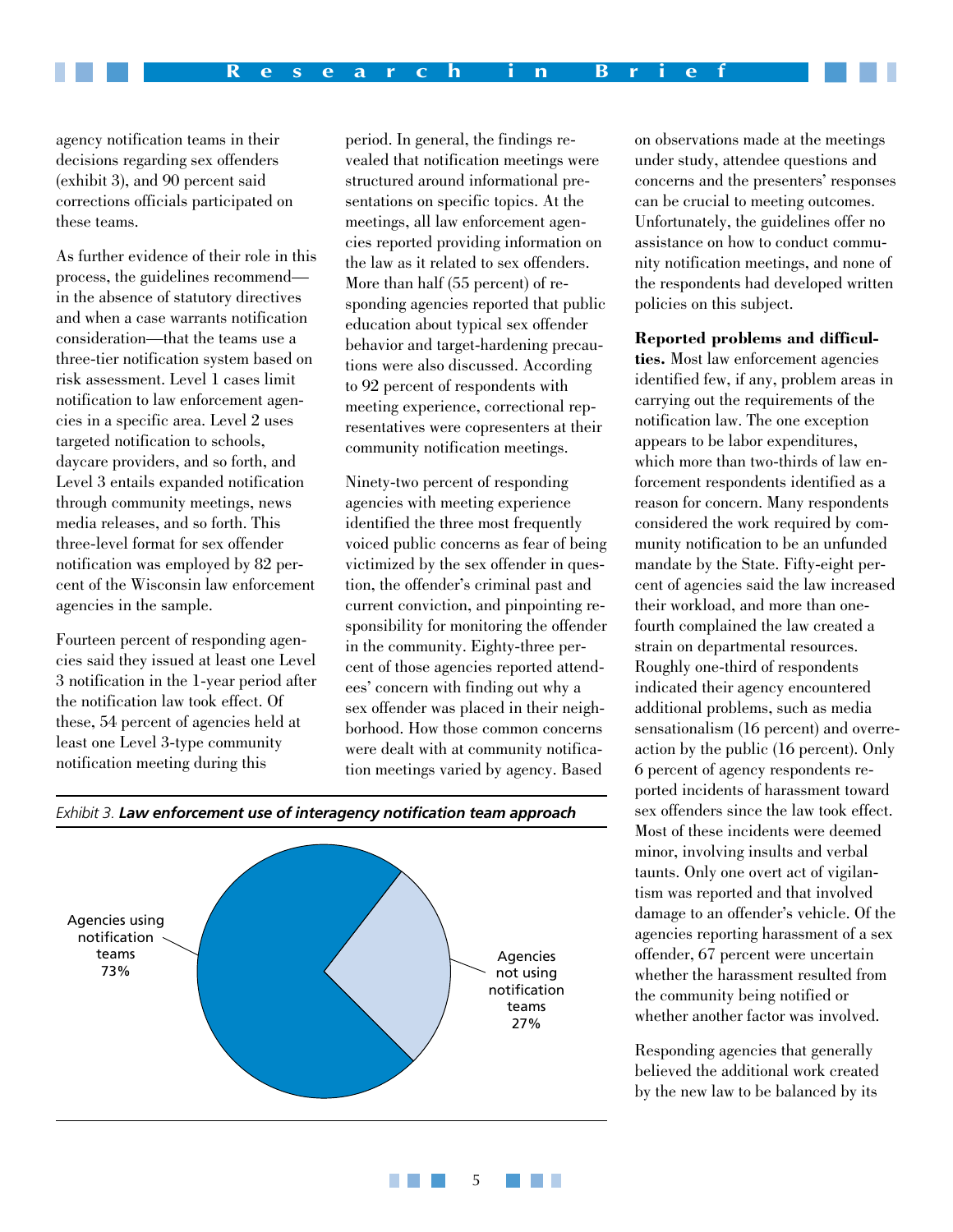benefits. Most responding agencies identified specific benefits from the law's registration provisions, such as increased information sharing. However, agencies were less convinced of the beneficial impact of community notification. Allowing for more than one response, 49 percent of agencies thought notification facilitated the flow of information on sex offenders in a way that assisted with future investigations, 48 percent felt it enhanced surveillance of sex offenders through community information sharing, and only 41 percent believed it improved management and containment of sex offender behavior through greater visibility.

#### **Implications of the law enforcement survey**

These findings point to recommendations for local and county law enforcement agencies to consider:

- **Encourage the use of local or regional interagency teams to plan and manage the notification of communities about sex offenders.** This information sharing and problem-solving approach will assist agencies in carrying out their statutory responsibilities. The practice has worked well and should continue.
- **Develop written policies and training protocols for conducting community notification meetings.** Local policy should address matters such as announcing meetings, distributing pertinent information about specific sex offenders (including their release locations), answering questions, and dealing with negative or potentially hostile reactions to a specific offender's release.

● **Provide Federal or State funds for the training and overtime expenses necessary for law enforcement personnel to maintain the case information on sex offenders and handle registration and notification duties.** Funding that allows law enforcement to take advantage of new technologies to assist with these tasks should also be provided.

#### **Probation/parole survey results**

This survey targeted direct supervision staff as well as second-line supervision staff who regularly handle, or are trained to handle, sex offenders on probation or parole. These State employees work in eight regions within the State. Many are designated Sex Offender–Intensive Supervision Program (SO–ISP) agents and SO–ISP backup agents. Their unit supervisors, a handful of whom filled in as SO–ISP

backup agents, also were surveyed. Nonspecialist or comprehensive agents with substantial numbers of sex offenders in their caseloads were also included in the survey. Of the 128 individuals who received survey instruments, 77 provided data for the study. These respondents' service locations were representative of the overall population distribution within the State, with 53 percent of the agents working in predominantly urban areas and 30 percent assigned to rural areas (exhibit 4).

Field units represented in the survey differed widely in the number of sex offenders under supervision. Eleven respondents from urban field units monitored 200 or more sex offender probationers and 60 or more sex offender parolees in their units. In contrast, 20 respondents from rural or suburban field units monitored 40 or fewer sex offender probationers and 11 or fewer sex offender parolees in





\*Four respondents answered "other" or did not answer.

**TELE** 

6

**The Company**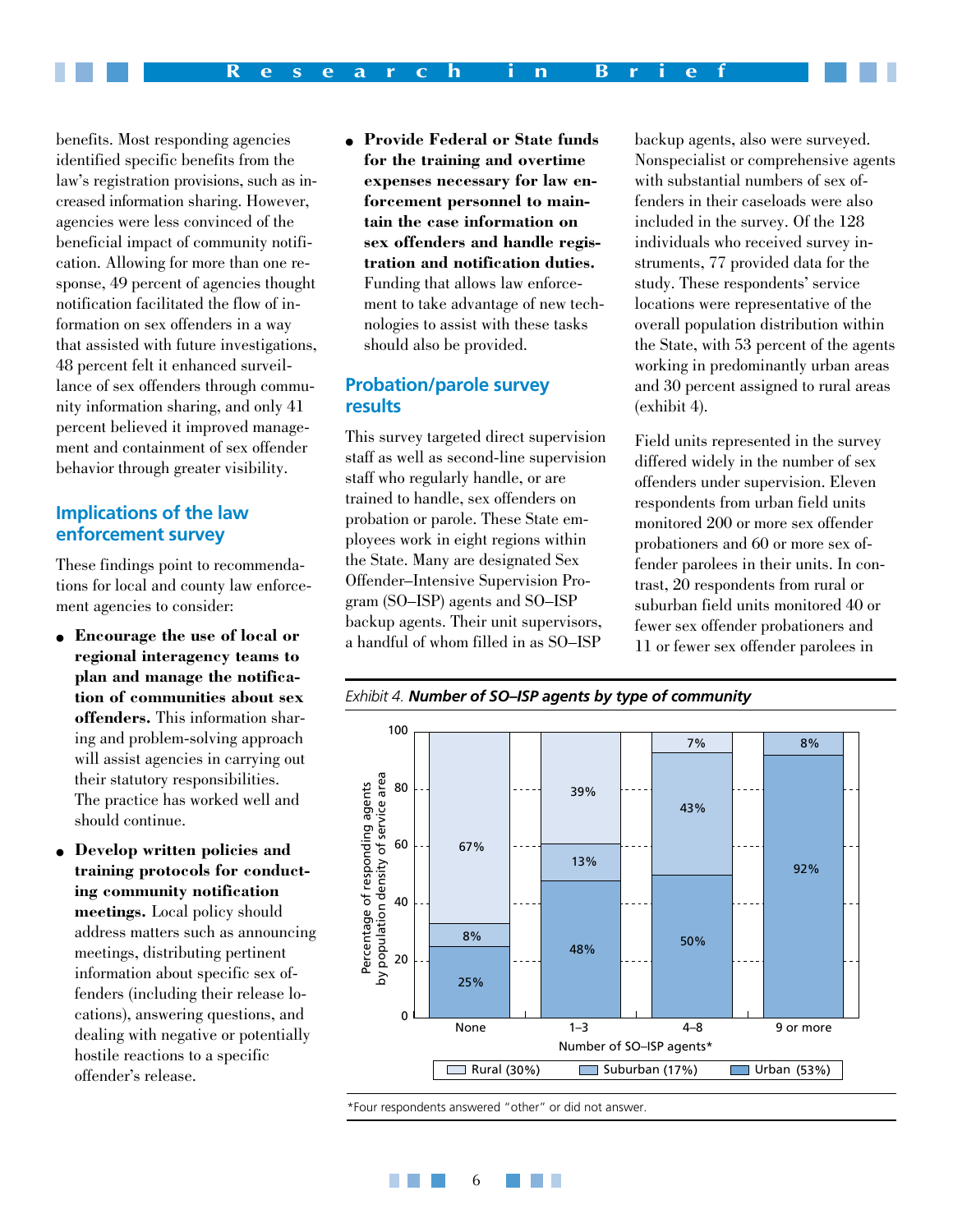

their units. Because SO–ISP agent caseloads are capped at 25 and due to budgetary constraints, field units typically called on non-SO–ISP specialists to supervise varying numbers of sex offenders, particularly in service areas outside Milwaukee and Madison.

Agents and supervisors at several probation/parole meetings helped researchers identify relevant issues and concerns. Their comments and suggestions were then incorporated into the questionnaire. Survey items consisted of questions about the management and supervision of sex offenders and the agents' specific notification responsibilities and tasks. Several openended questions were included to allow exploration of the problems and difficulties in implementing their lawrelated responsibilities.

**Policy and training.** The advent of sex offender community notification in June 1997 has directly or indirectly affected all agents who supervise sex offenders in Wisconsin. Eighty-nine percent of the responding agents and supervisors said they had working knowledge of recent written policies, directives, and operational procedures covering the law's changes. Specifically, these changes include the establishment of a Special Bulletin Notification (SBN) process, which enables local and county law enforcement agencies to receive detailed information from DOC on specific sex offenders to be released to their respective areas. The law also allows the periodic polygraph testing of sex offenders as a condition of probation, parole, or conditional supervision. Seventy-one percent of all respondents conducted special management training for unit supervisors, and 93 percent conducted special training about the law for agents. In actual numbers,



*Exhibit 5. Average number of sex offender cases per probation/parole respondent*

only 1 of 19 field units in the study did not have at least one agent trained in the provisions of the notification law. Fifty-five percent of respondents said their field units had from one to five agents so trained, and 29 percent reported nine or more. However, a larger majority of respondents, 84 percent, indicated that persons from their field unit had attended preparation sessions with other agency representatives (law enforcement, victim and witness coordinators, and so forth) on how the new law worked. These sessions were frequently conducted by DOC notification experts and ultimately served much the same purpose as the inservice training. In short, these findings show that agents and supervisors responsible for implementing the law are familiar with and trained in DOC policy.

**Workload.** The average sex offender caseload for agents in the survey was 25 active cases, but 9 agents had 40 or more sex offenders to supervise, and 6 of the 9 (mostly urban agents) had 50 or more. Twenty-nine percent of probation/parole respondents had more than 30 sex offenders to oversee (exhibit 5). Thirty-seven percent had an average of 21 to 30 offenders on their caseloads. The intensive supervision required in many sex offender cases, particularly those designated as SBN cases,<sup>5</sup> has placed an added workload burden on probation/parole units whose resources are already stretched thin. To maximize surveillance resources, many of these units work closely with law enforcement officers to supervise moderate- to high-risk sex offenders in the community. Because law enforcement shares information and coordinates the monitoring of sex offenders under intensive supervision, offenders are considered less likely to engage in unlawful behavior.

Some of the heavier caseloads contained low-risk sex offender cases (nonviolent offense, no prior felony, and so forth) that did not require the intensive supervision demanded of high-risk sex offenders. Nevertheless, the community notification statute has added considerably to probation/ parole units' workloads throughout the State. When SBNs are received by local and county law enforcement officials informing them of releases to their jurisdictions, the decisionmaking process for determining the level, scope, and method of community notification usually begins.<sup>6</sup> Probation/

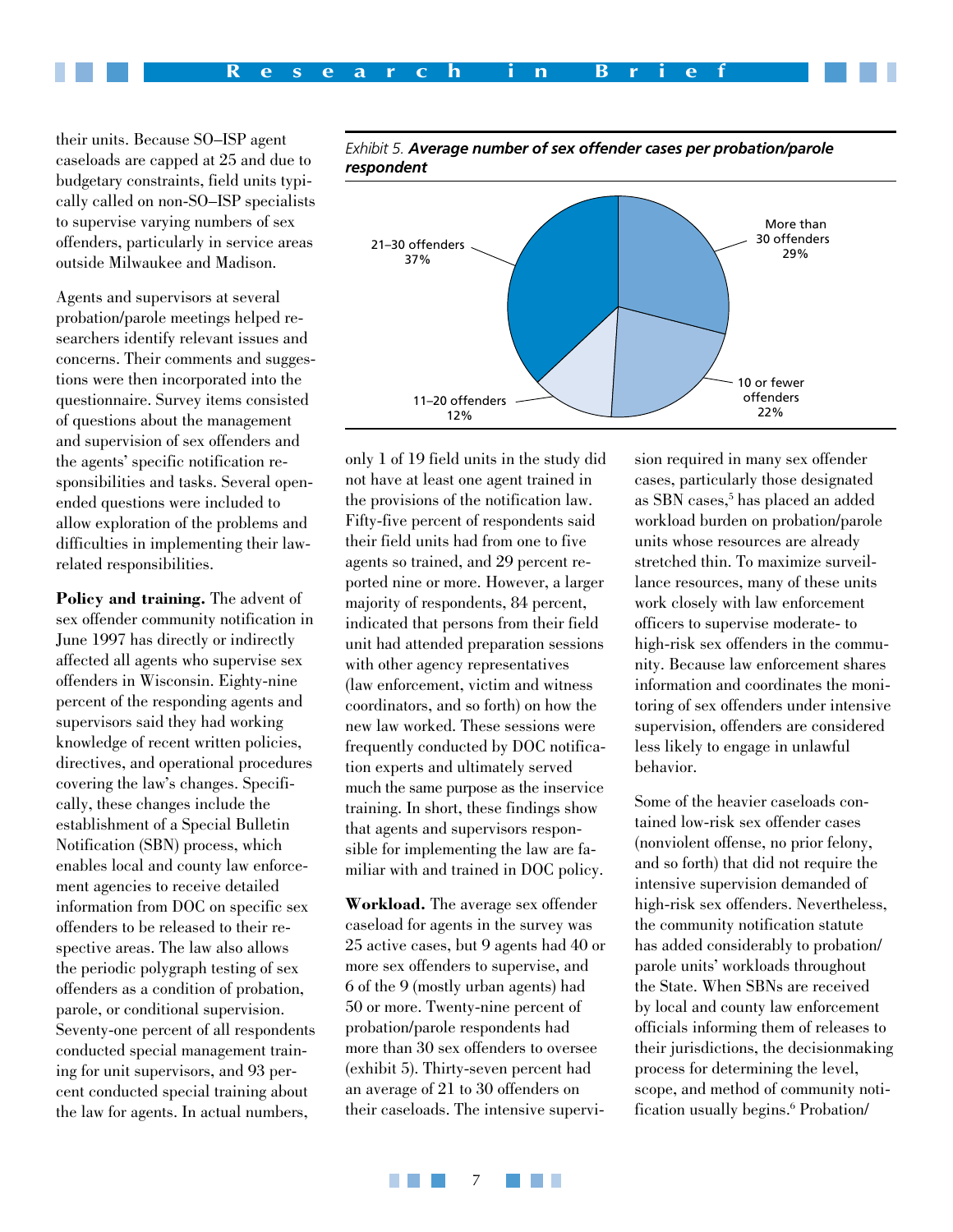parole agents assigned these SBN cases, together with their unit supervisors, are integral parts of that process and the followup it requires.

Based on survey responses, 64 percent of sex offender agents reported having at least five SBN cases in their caseload. In general, SBN cases are perceived by agents as requiring more supervision contacts than non-SBN sex offender cases of comparable risk that preceded the notification law (the law was not retroactive in making all high-risk sex offender cases SBN cases; therefore, most respondents reported a mixed caseload). According to 74 percent of respondents, even before an SBN offender is released from confinement, the assigned agents are at work with law enforcement and others on various aspects of the case.

The handling of SBN cases not only required more work than pre-June 1997 sex-offender cases but presented a multitude of problems for agents and unit supervisors as well. In response to a question that allowed for multiple responses, the difficulties agents reported included locating housing for offenders (66 percent), dealing with the media (40 percent), getting timely offender information (31 percent), and feeling pressure from superiors because of the high-profile nature of SBN cases (13 percent). In their open-ended comments, many respondents voiced frustration with trying to find residential placements for publicized sex offenders.

Based on survey responses, probation/ parole agents with SBN cases were more likely than agents assigned non-SBN sex offenders to devote time to the victims of their assigned sex offenders. A higher percentage of SBN sex offender cases (33 percent) than non-SBN sex offender cases (20 percent)

involved victim contact. Ongoing communication concerning the status of the sex offender, including advising the victim, the victim's family, or victim service providers of significant changes in the offender's status was most typical of contact during postrelease supervision. Given the considerable importance that agents attach to this and other victim-related tasks, such as enforcing no-contact or restitution conditions of probation/ parole, compassionate victim relations tended to consume much of the agents' time and emotional energy.

Another workload consideration was the time, paperwork, and agents' and unit supervisors' efforts expended on prerevocation sanctions. Sanctions are commonly used to manage the behavior of sex offenders suspected of noncompliance with the conditions of probation or parole. For example, electronic monitoring is a sanction. Survey respondents reported a higher percentage of electronic monitoring as a prerevocation sanction in SBN cases (58 percent) versus non-SBN cases (44 percent) involving sex offenders.

The final workload consideration bearing on SBN cases pertained to agent and unit supervisor involvement in community notification meetings. Forty-six percent of survey respondents reported that, as part of their job, they attended at least one and, in some cases, more than six such meetings. Sixty-nine percent of agents and unit supervisors who worked these meetings also said they served as one of several presenters, a task that usually required several days of preparation. In addition, 83 percent of these respondents reported they or others in their unit helped local and county law enforcement plan and organize a notification meeting. This translated

into about 40 hours of agent time per meeting.

The large investment of time and energy on SBN cases often meant agents paid less attention to other cases, according to both agent and unit supervisor respondents. As one respondent explained, "[t]he rest of your caseload has to be put on hold … because your time is totally consumed with the release of the SBN sex offender."

# **Implications of the probation/ parole survey**

These findings suggest three issues for consideration by State and local policymakers, as well as by probation and parole administrators, supervisors, and agents:

- **Foster close working relationships between probation/parole agents assigned to supervise sex offenders and law enforcement line officers.** The fact that most field units teamed with law enforcement in planning and organizing community notification meetings was positive, but this collaboration needs to carry over to the demanding task of monitoring and restricting the behavior of sex offenders in the community. Working as a team, correctional and law enforcement professionals can best respond to and resolve existing and potential problems.
- **Provide additional funding to hire and train sufficient numbers of probation/parole agents needed for the intensive supervision of sex offenders.** Intensive, proactive supervision of sex offenders whose risk has been carefully assessed has proved to be an effective and less costly alternative to incarceration. Although commu-

**The Contract** <u> Barat Ba</u> 8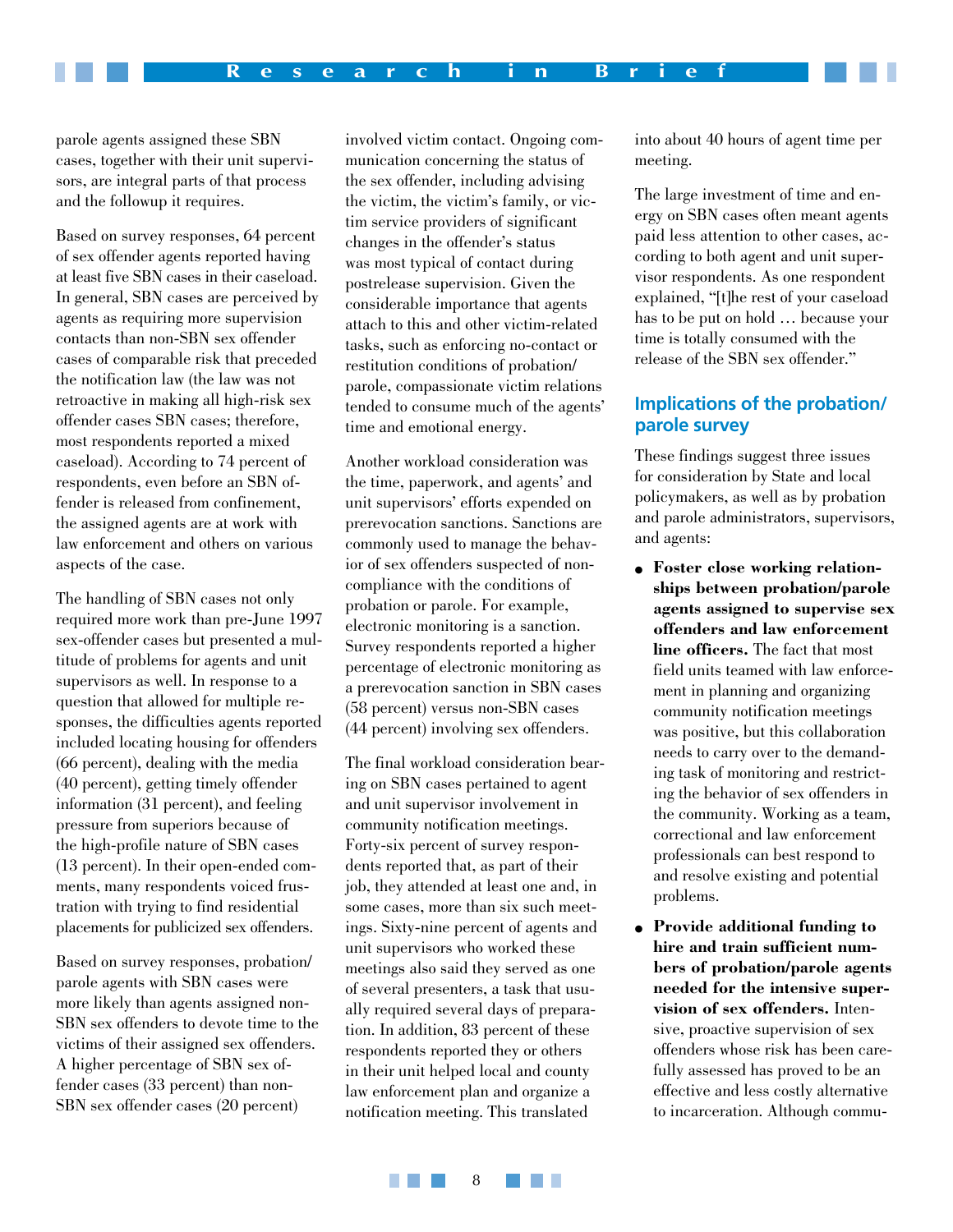nity notification for sex offenders bolsters the monitoring capabilities of intensive supervision programs, it does so at a cost of increased workload.

● **Ensure adequate community support—particularly in the areas of housing, employment, and treatment—to effectively move sex offenders from prisons and jails to society.** With limited placement opportunities for sex offenders, even the most resourceful probation/parole agents find it difficult to perform this highly demanding aspect of the job.

#### **Findings from sex offender interviews**

Another aspect of this study was the insight provided by the subjects of community notification meetings and other expanded notification actions. Face-to-face interviews were conducted with 30 sex offenders in communities throughout Wisconsin. Interview subjects were selected based on their status as Level 3 SBN sex offenders, their notification exposure in the community, and their willingness to participate in the study. Two incarcerated sex offender interviewees were in revocation status due to technical parole violations. The others were under community supervision. They were all males (exhibit 6).

Interviewees were informed of the study's purpose, its confidential nature, and the voluntary nature of their participation. Written consent was obtained from each interviewee. The interview subjects were asked a series of questions about their experiences with community notification and the impact it had on their lives.

All but one interviewee stated that the community notification process adversely affected their transition from prison to the outside world. Loss of employment, exclusion from residence, and the breakup of personal relationships were frequently cited consequences of expanded notification actions and ensuing detrimental publicity (exhibit 7). Seventy-seven percent told of being humiliated in their daily lives, ostracized by neighbors and lifetime acquaintances, and harassed or threatened by nearby residents or strangers. Although only one interviewee was on the receiving end of what might be described as a vigi-

#### *Exhibit 6. Descriptive statistics of the sample*

| <b>Descriptor</b>                                                    | Sample<br>$N = 30$                       |
|----------------------------------------------------------------------|------------------------------------------|
| Gender                                                               |                                          |
| Male<br>Female                                                       | 30 (100.0)<br>0(0.0)                     |
| Race/ethnicity                                                       |                                          |
| European American<br>African-American<br>Hispanic<br>Native American | 21(70.0)<br>5(16.7)<br>3(10.0)<br>1(3.3) |
| Mean age                                                             | 40 years                                 |

Note: Findings are represented as frequencies, percentages, and means. Percentages may not total 100 due to rounding.

lante action, all expressed various degrees of concern for their own safety.

Two-thirds of the interviewed sex offenders also spoke of how community notification unfavorably affected the lives of family members, including parents, siblings, and offspring. Several cited emotionally painful examples. One interviewee talked of his mother's anguish and depression following newspaper accounts stemming from notification. Another spoke of his son's decision to quit his high school football team because of ridicule from teammates, and a third related how his sister was shunned by former friends. Five interviewees who lived in the same communities as their victims expressed concern for how expanded notification and renewed public attention might affect their victims.<sup>7</sup>

The opinions of sex offenders as to what effect community notification had on how they were supervised were mixed. Nineteen interviewees (63 percent) characterized their relationship with their probation/parole agent as supportive, but the other 11 (37 percent) described dealings with their agents in less favorable terms. Many interviewees deeply resented certain conditions of supervision, and some felt that their agents responded in a punitive way to pressure created by the high-profile nature of their cases.

Several sex offenders complained of being arbitrarily singled out from among hundreds of sex offenders in the State for community notification. They traced their difficulty in finding a place to live and in keeping a job to community notification and media sensationalism. Some of the interviewees were angered that they had to accept residence in minimum-security prisons or correctional centers because

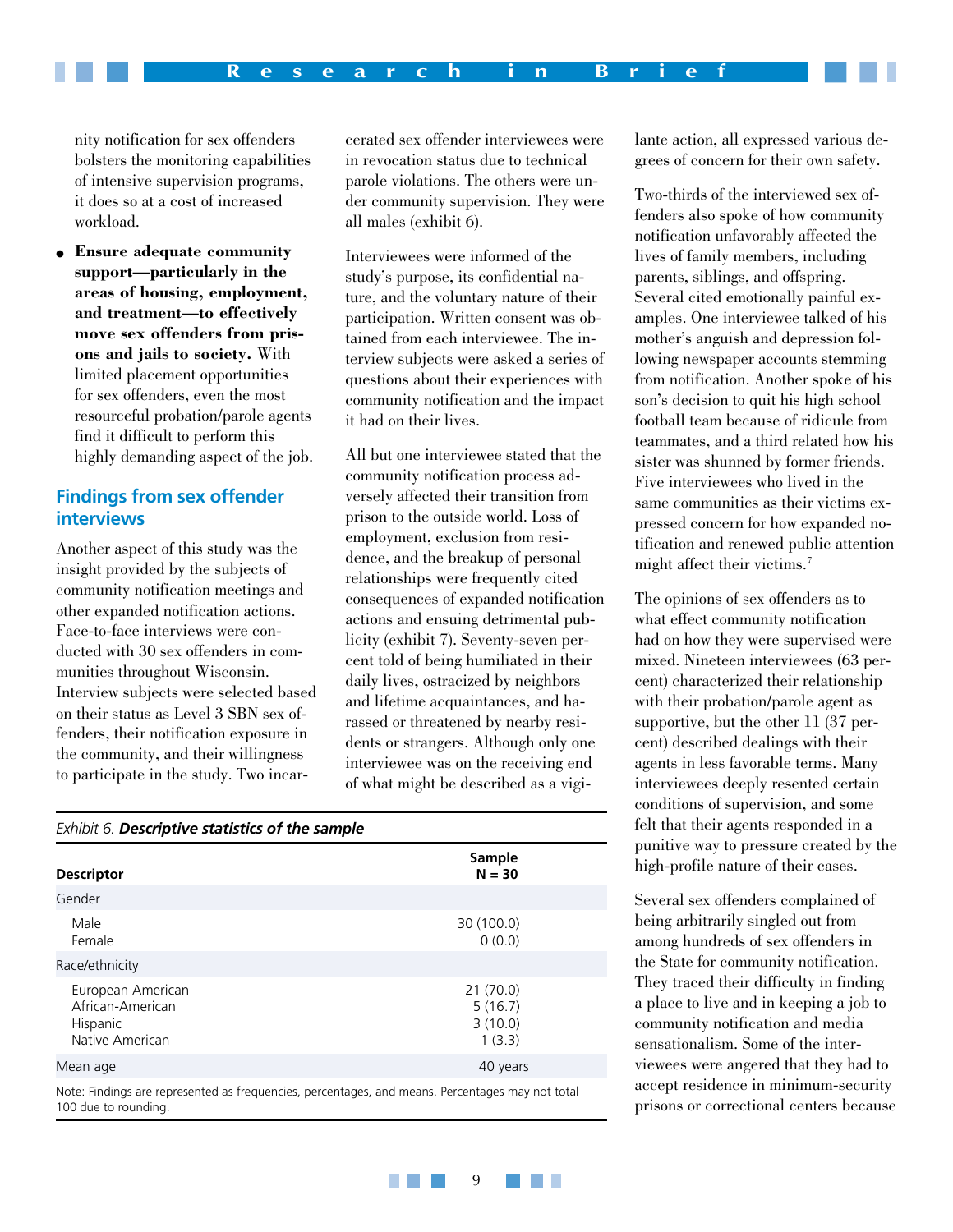| Exhibit 7. Consequences of notification, as reported by offenders |  |
|-------------------------------------------------------------------|--|
|-------------------------------------------------------------------|--|

| Problem                                    | <b>Percentage Reporting</b> |
|--------------------------------------------|-----------------------------|
| Exclusion of residence                     | 83%                         |
| Threats/harassment                         | 77                          |
| Emotional harm to family members           | 67                          |
| Ostracized by neighbors/acquaintances      | 67                          |
| Loss of employment                         | 57                          |
| Added pressure from probation/parole agent | 50                          |
| Vigilante attack                           | 3                           |

of the lack of alternative housing in the community. Expanded notification has created enormous obstacles in locating housing resources for returning sex offenders.

Those undergoing treatment for deviant sexual behavior indicated that, for the most part, community notification did not interfere with this therapy. The public reaction to their release in the community, aside from drawing initial comments from others in their treatment group, was discounted as a negative influence on their self-esteem and their ability to "open up" in treatment. One interviewee, however, said community notification actually furthered his progress in treatment by helping him to fully understand and take responsibility for his crime.

Only a few of the interviewed sex offenders thought the community notification law would prevent reoffending by making their actions more visible to the public. Most believed the law would have the opposite effect. Many drew from their own embittered experience with community notification to suggest that the tremendous pressure placed on sex offenders by the public and the media would drive many of them back to prison.

#### **Implications of sex offender interviews**

- **Develop housing, employment, and treatment resources for sex offenders to enable them to successfully return to the community.** Stable residence, productive work activity, and effective treatment are prerequisites for managing the behavior of this group of offenders in society.
- **Foster cooperation between the news media and those agencies charged with protecting the public from sex offenders released from prisons and jails.** The media need to be correctly informed about the policies, procedures, and actions of law enforcement and corrections agencies regarding sex offenders. Law enforcement and corrections agencies working with the media might avert future misunderstandings and problems, such as sensationalizing or misclassifying a sex offender, which result in public overreaction.

## **Conclusions**

This exploratory study of the impact of sex offender community notification in Wisconsin has provided a rich source of empirical data on the perceptions of and reactions to the process among law enforcement, probation/parole agencies, communities, and sex offenders. Findings indicated that although the law's primary goal of community protection is being served, law enforcement and corrections agencies bear a high cost in terms of personnel, time, and budgetary resources. Community notification also carries a personal cost for the sex offenders so identified.

For law enforcement, the manpower needed to gather information and hold meetings to determine the appropriate level of notification is considerable. Periodic patrols in the neighborhood of the sex offender's residence and occasional calls for service to the residence are additional agency burdens. Even targeted notification to agencies, organizations, and groups is a growing responsibility for law enforcement agencies. In addition, law enforcement often plays a pivotal role in organizing and convening community meetings to notify residents about sex offenders.

Probation/parole field units bear the onus of locating housing in the community for sex offenders, a timeconsuming and frequently frustrating task. Supervision; home visits; collateral contacts with landlords, employers, and so forth; and escorting sex offenders also consume a large portion of agents' workweeks. Finally, agents are now directly involved in community meetings for SBN sex offenders. In short, probation/parole caseloads are already large, and sex offender supervision demands an inordinate amount of time.

For the general public, community notification offers an opportunity not only to acquire information about identified sex offenders residing in their neighborhoods but also to choose whether to become part of the supervision

a a shekara 10